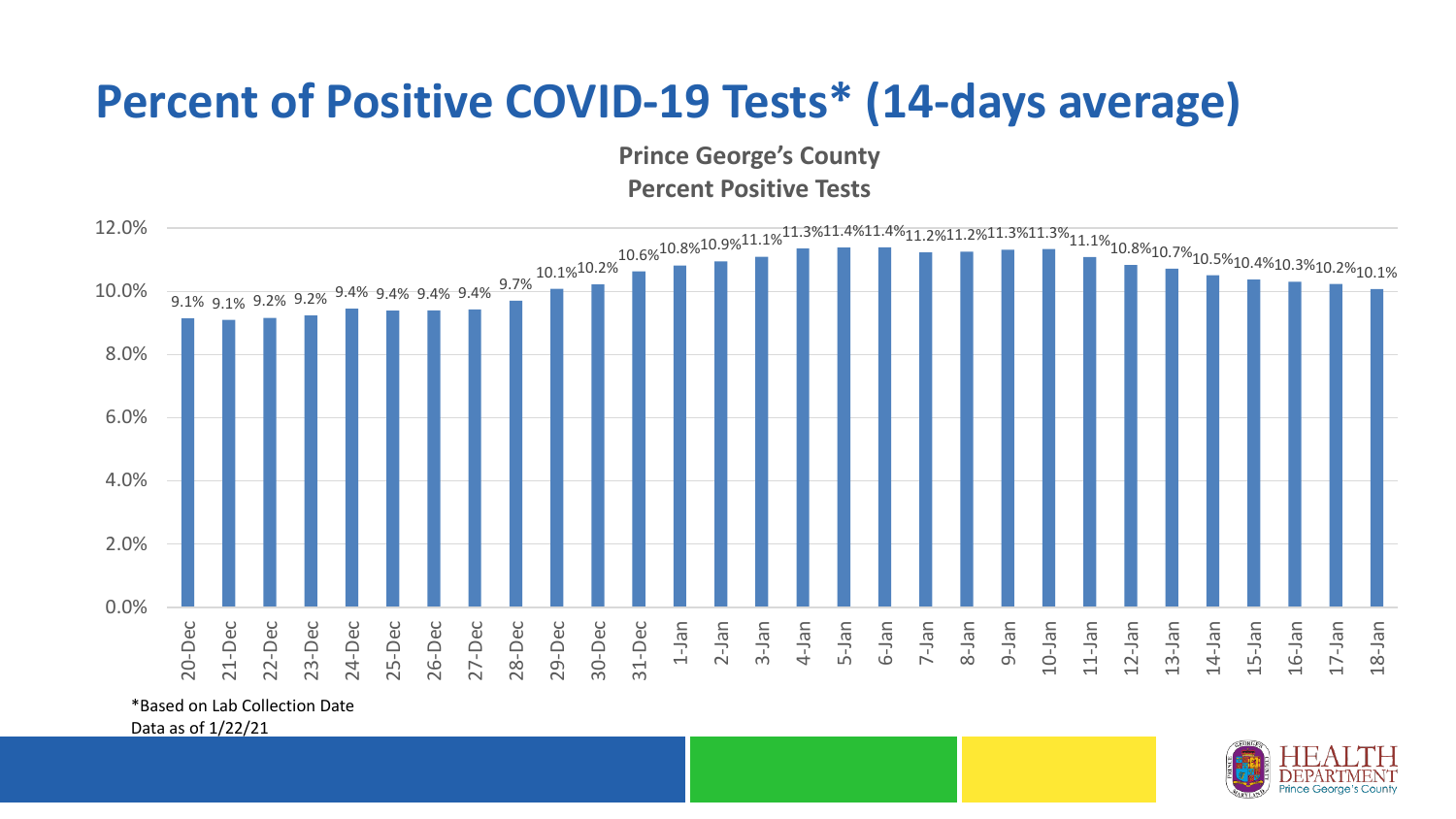## **COVID-19 Cases\* Prince George's County (14-day average)**

**Prince George's County Average New COVID-19 Cases per Day**



\*Based on Lab Collection Date

Data as of 1/22/21